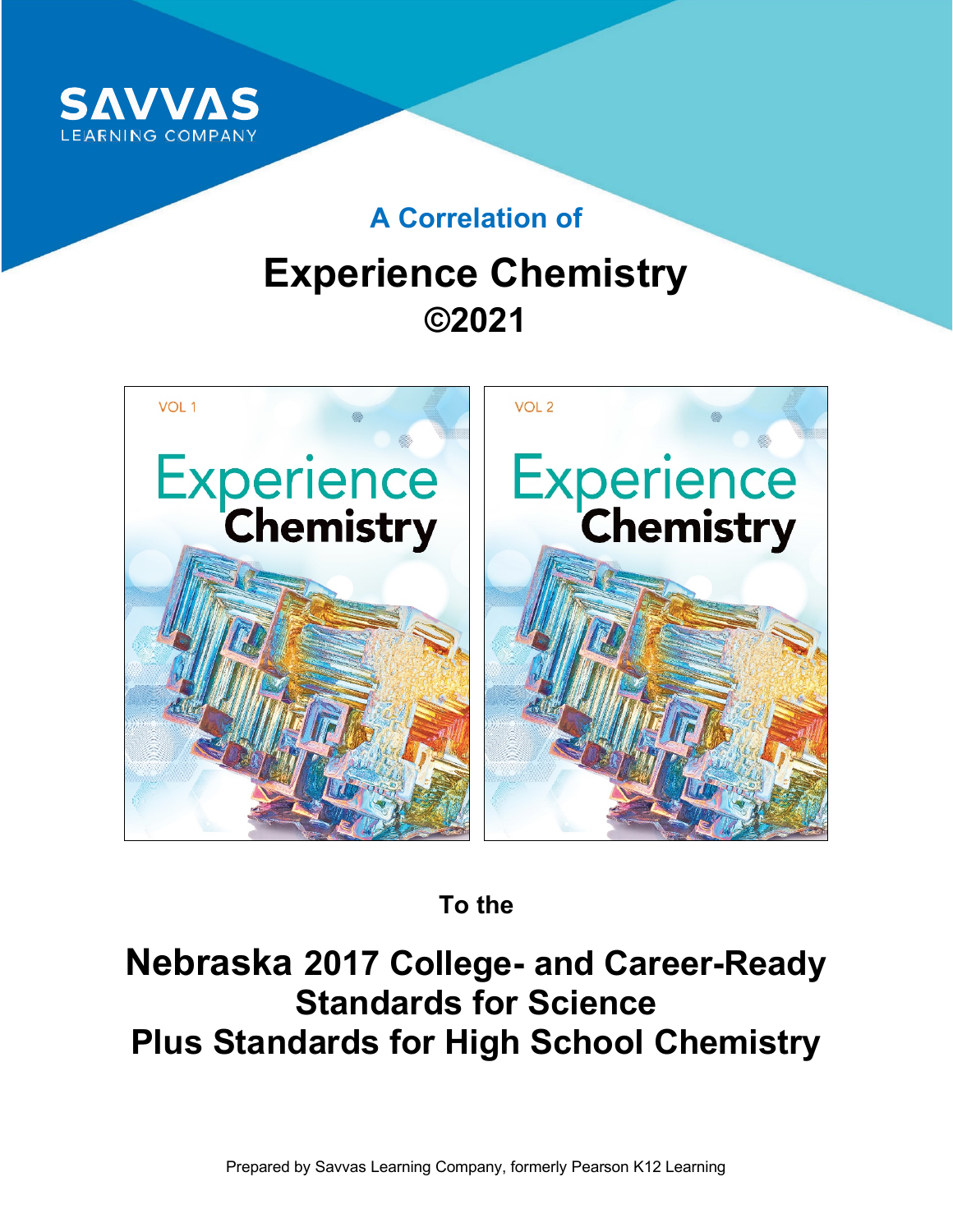#### **Introduction**

This document demonstrates how **Experience Chemistry ©2021** supports **[insert standards here].** Correlation references include the Experience Notebook (Vol. 1 and 2), Teacher Guide, and online digital assets.

Savvas Learning Company is excited to introduce **Experience Chemistry!** From climate change, water quality, and the newest energy sources, to the foods we grow and eat, your students will experience chemistry like never before. The program uses cool, weird, and amazing phenomena to engage students in 3-D science. Give students an up-close, first-hand experience they'll never forget.

#### **Be the first to** *Experience It!*

Storylines are organized around a real-world Anchoring Phenomena that sparks student curiosity, gives a purpose to learning and connects chemistry concepts through a unifying unique occurrence. Students encounter everyday phenomena through Claims-Evidence Reasoning Exercises, Authentic Readings, STEM Projects, and Engineering Performance Tasks.

#### **Explore Phenomena with Flinn Scientific!**

**Experience Chemistry** and Flinn Scientific partner to deliver high-quality inquiry opportunities to chemistry classrooms. Lab Experiments, Engineering Challenges, Performance Tasks, Virtual Reality Simulations, and Lab Videos by Flinn Scientific immerse students in hands-on chemistry.

#### **Hands-On Labs**

• Assign student-friendly labs focused on real-world phenomena in every learning experience.

• Customize your lessons with four versions of every lab including Open-Ended, Guided, Shortened, and Advanced.

#### **Lab Videos**

• Background videos, demo videos and summary videos engage and connect students to the phenomena, prepare students and instructors for set-up and revisit concepts before assessments.

#### **Design Challenges and Performance Tasks**

• Students mimic the real-world activities of engineers as they define and solve problems and design, test and evaluate solutions.

• Students demonstrate mastery of three-dimensional learning at the end of every Investigation with a Performance-Based assessment.

#### **Lab Kits**

• Simplify lab set-up and solution preparation with time-saving lab kits.

#### **Virtual Reality**

• Immerse your students in 360º simulations that bring chemistry to life.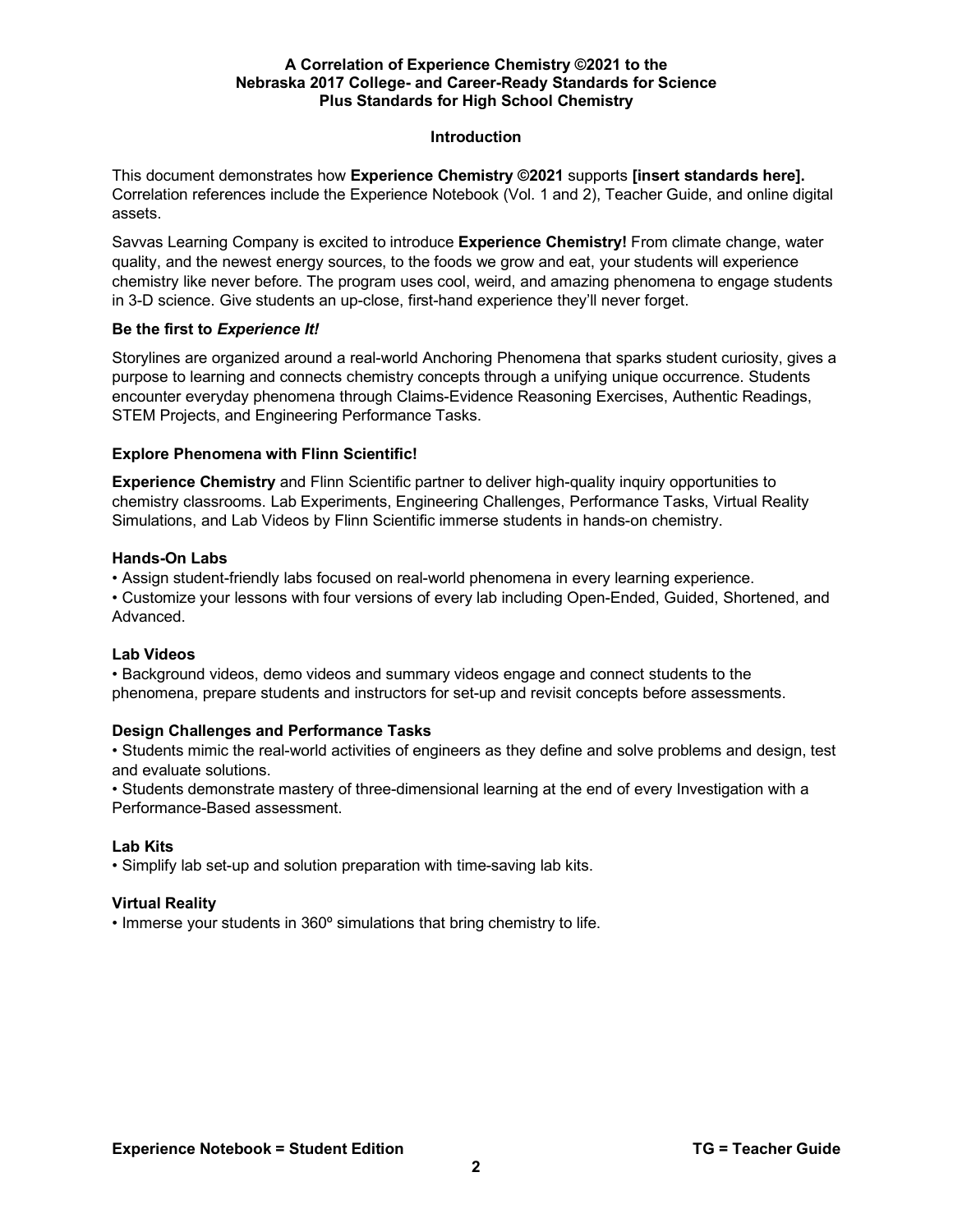#### **Table of Contents**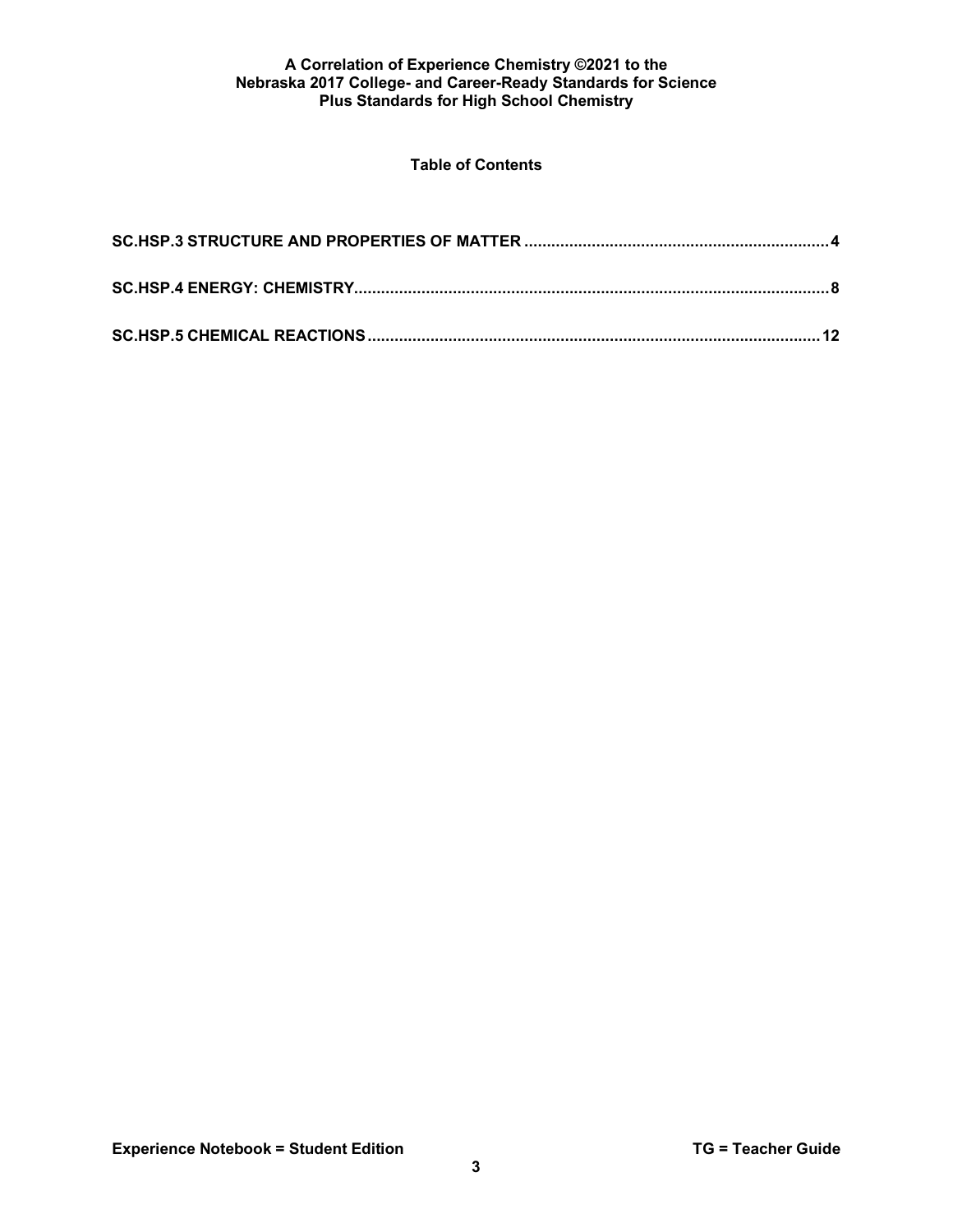<span id="page-3-0"></span>

| Nebraska 2017 College- and Career-Ready<br><b>Standards for Science</b><br><b>Plus Standards for High School Chemistry</b>                                                                            | <b>Experience Chemistry</b><br>©2021                                                                                                                                                                                                                                                                                                                                                                                                                                                                                                                               |
|-------------------------------------------------------------------------------------------------------------------------------------------------------------------------------------------------------|--------------------------------------------------------------------------------------------------------------------------------------------------------------------------------------------------------------------------------------------------------------------------------------------------------------------------------------------------------------------------------------------------------------------------------------------------------------------------------------------------------------------------------------------------------------------|
| <b>Plus Standards: Chemistry</b>                                                                                                                                                                      |                                                                                                                                                                                                                                                                                                                                                                                                                                                                                                                                                                    |
| <b>SC.HSP.3 Structure and Properties of Matter</b>                                                                                                                                                    |                                                                                                                                                                                                                                                                                                                                                                                                                                                                                                                                                                    |
| SC.HSP.3.1 Gather, analyze, and communicate evidence of the structure, properties, and<br>interactions of matter.                                                                                     |                                                                                                                                                                                                                                                                                                                                                                                                                                                                                                                                                                    |
| SC.HSP.3.1.A Use the periodic table as a<br>model to predict the relative properties of<br>elements based on the patterns of electrons in<br>the outermost<br>energy level of atoms.                  | <b>Experience Notebook, Vol 1:</b><br><b>Investigation 1</b><br>Types of Atoms, 13-14<br>Patterns in Electron Configurations, 36-38<br>Valence Electrons, 39<br>Revisit Investigative Phenomenon, 40<br>TG:<br>Inquiry Labs: Develop a Periodic Table, Periodic<br>Trends and Properties; Elemental Metals,<br>Nonmetals, and Metalloids<br>Digital Activities: Periodic Properties; Predict<br><b>Reactivity Using Periodic Trends</b><br>Performance Based Assessment: Evaluate<br>Atomic Structure with Flame Tests; Gravimetric<br>Analysis of Periodic Trends |
| SC.HSP.3.1.B Plan and conduct an<br>investigation to gather evidence to compare the<br>structure of substances at the macro scale to<br>infer the strength of electrical forces between<br>particles. | <b>Experience Notebook, Vol 1:</b><br><b>Investigation 4</b><br>Ductility and Malleability, 142<br>TG:<br>Inquiry Labs: Correlate Material Properties and<br>Bond Type; Melt Ionic and Covalent Compounds<br>Digital Activities: Intermolecular Forces in<br>Liquids; Tough Tools<br>Performance Based Assessment: Qualitative<br>Analysis and Chemical Bonding; Identify Evidence<br>of Chemical Reactions                                                                                                                                                        |
| SC.HSP.3.1.C Develop and use models to<br>predict and explain forces that are in and<br>between molecules.                                                                                            | <b>Experience Notebook, Vol 1:</b><br><b>Investigation 3</b><br>Ionic Bonds, 70-71<br>Ionic Compounds, 72-73<br>The Octet Rule in Molecules, 82-83<br>Electronegativity and Bonding, 86-87<br>Geometry and Polar Molecules, 88-90<br>Revisit Investigative Phenomenon, 90, 96<br>Van der Waals Forces, 91-92<br>Hydrogen Bonds, 93<br>Properties of Molecular Substances, 94-95<br><b>Investigation 4</b><br>Liquids and Intermolecular Forces, 118-119<br>Solids and Attractive Force, 120-121                                                                    |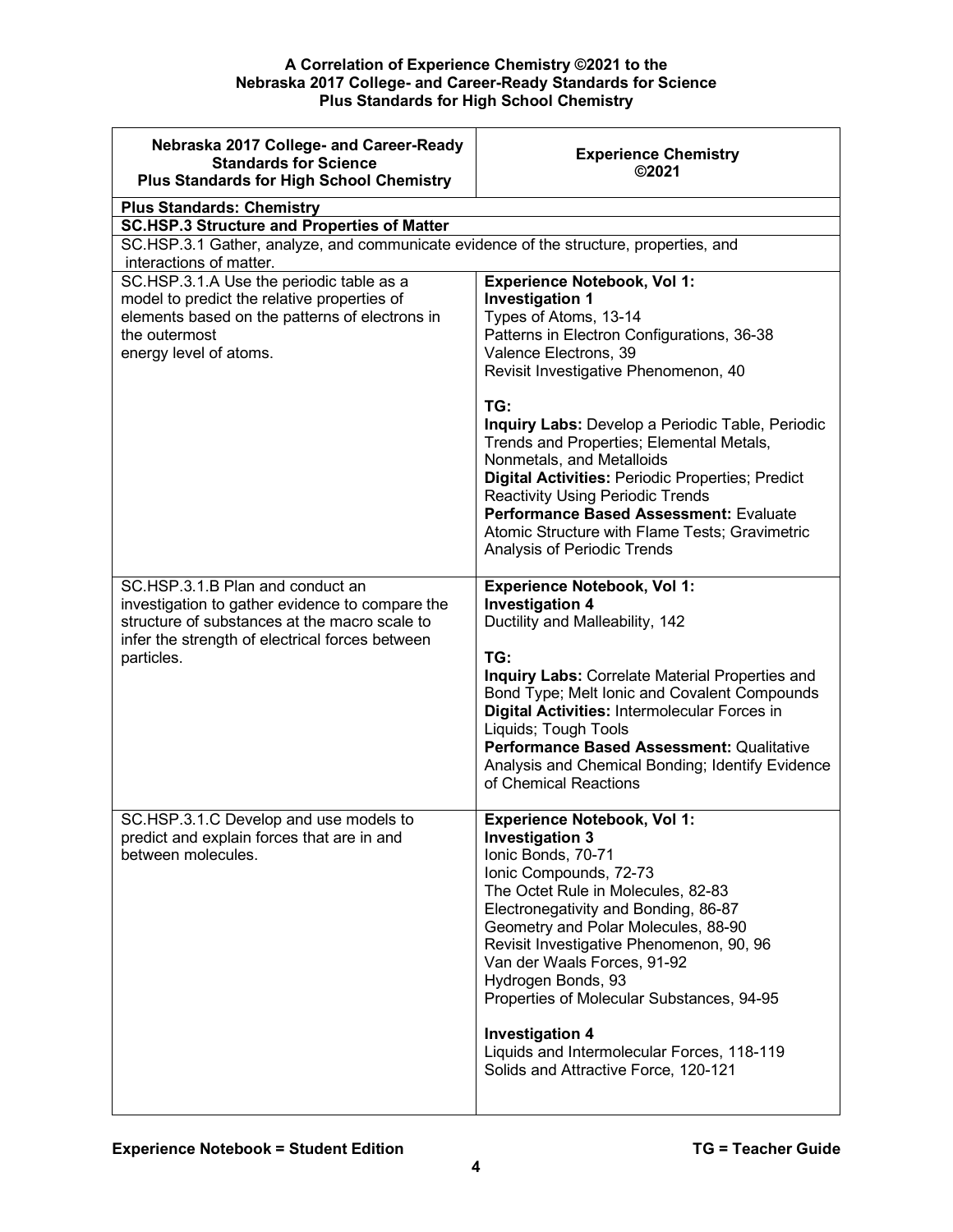| Nebraska 2017 College- and Career-Ready<br><b>Standards for Science</b><br><b>Plus Standards for High School Chemistry</b>                                                                                                                                                                 | <b>Experience Chemistry</b><br>©2021                                                                                                                                                                                                                                                                                                                                                                                                                                                                                                                                                                                                                                                                                                                                                                                                                                                                                                                                                                                                                                                                                                                                                                            |
|--------------------------------------------------------------------------------------------------------------------------------------------------------------------------------------------------------------------------------------------------------------------------------------------|-----------------------------------------------------------------------------------------------------------------------------------------------------------------------------------------------------------------------------------------------------------------------------------------------------------------------------------------------------------------------------------------------------------------------------------------------------------------------------------------------------------------------------------------------------------------------------------------------------------------------------------------------------------------------------------------------------------------------------------------------------------------------------------------------------------------------------------------------------------------------------------------------------------------------------------------------------------------------------------------------------------------------------------------------------------------------------------------------------------------------------------------------------------------------------------------------------------------|
| Continued:                                                                                                                                                                                                                                                                                 | Continued:<br>TG:<br>Inquiry Labs: Characteristics of Ionic Bonds;<br>Characteristics of Covalent Bonds; Intermolecular<br>Forces<br>Digital Activities: lons and Electroplating;<br>Formation of Ionic Compounds; Electron Dot<br><b>Structures for Molecular Substances;</b><br>Intermolecular Forces in Liquids; Atomic<br>Interactions; Water's Behavior on Earth; Relate<br>Intermolecular Forces to States of Matter<br>Performance Based Assessment: Types of<br><b>Chemical Bonds</b>                                                                                                                                                                                                                                                                                                                                                                                                                                                                                                                                                                                                                                                                                                                   |
| SC.HSP.3.3.D Evaluate a solution to a complex,<br>real-world problem based on prioritized criteria<br>and tradeoffs that account for a range of<br>constraints, including cost, safety, reliability, and<br>aesthetics, as well as possible social, cultural,<br>and environmental impacts | <b>Experience Notebook, Vol 1:</b><br><b>Investigation 4</b><br>Revisit Investigative Phenomenon, 147, 160, 170<br>Assessment, 171<br><b>Experience Notebook, Vol 2:</b><br><b>Investigation 11</b><br>Infrastructure, 148<br>Sustainability, 151-152<br>Revisit Investigative Phenomenon, 154<br>Assessment, 155<br><b>Investigation 14</b><br>Disruption of Marine Ecosystems, 264-265<br><b>Investigation 18</b><br>Supply: Finite Resources, 408-409<br>A Greener Vision for Chemistry, 415-416<br>Revisit Investigative Phenomenon, 416<br>7. Use of Renewable Feedstocks, 424<br>Sustainable Resource Management, 433<br>Sustainable Waste Management, 435<br>Assessment, 439<br>TG:<br>Digital Activities: Draft a Proposal to Reduce<br>CO <sub>2</sub> Emissions; Choices When Designing<br>Chemical Processes; Paper Mill Wastewater<br>Treatment<br><b>Performance Based Assessment: Road Deicers</b><br><b>Engineering Design Challenges: Evaluate</b><br>Metals for a Commercial Application; Abrasive<br>Compounds; Building a Better Bike; An Empirical<br>Formula Challenge; Water Purification; Design a<br>Green Roof; Use Equilibrium for a Commercial<br>Application; Plastic From Biowaste |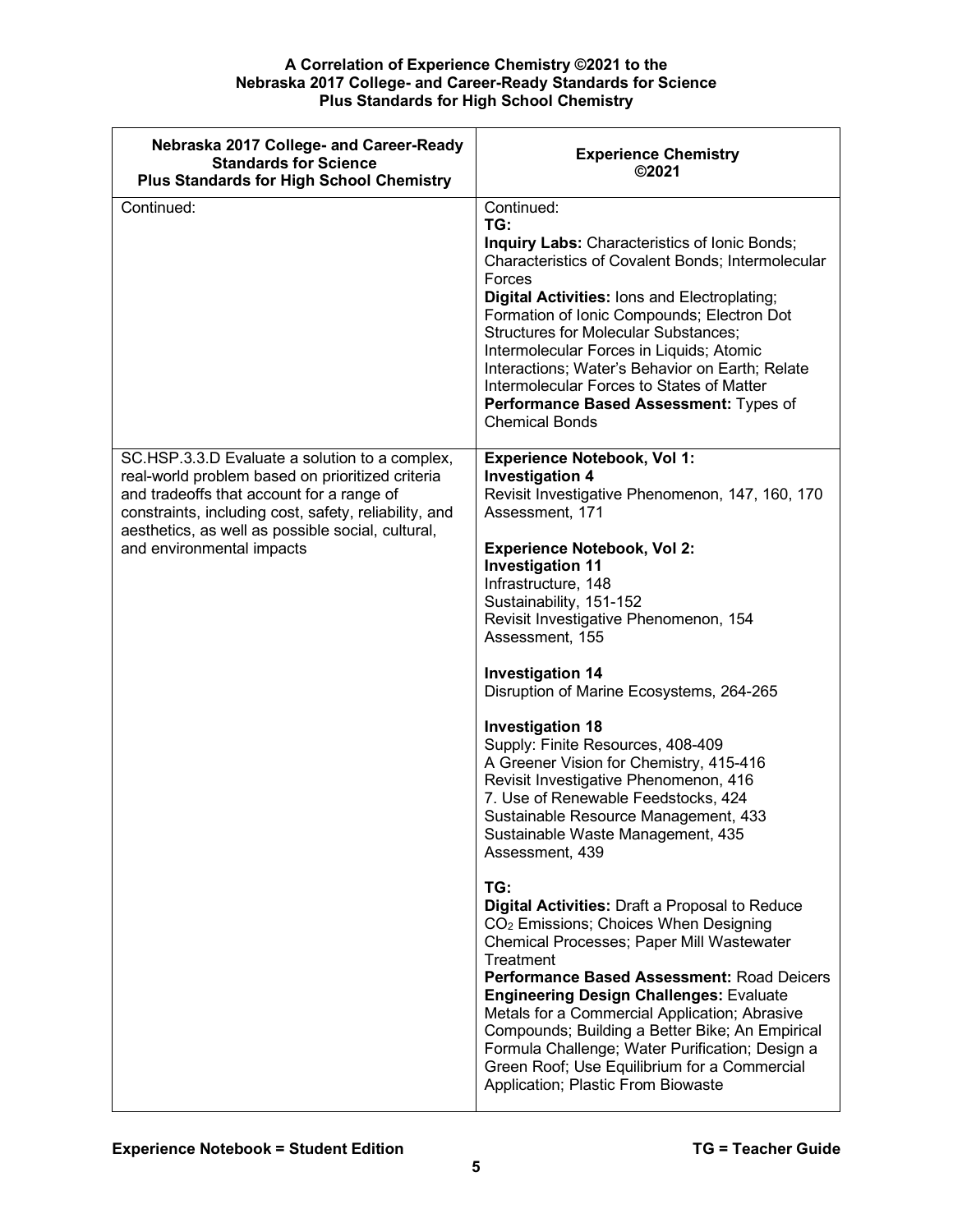| Nebraska 2017 College- and Career-Ready<br><b>Standards for Science</b><br><b>Plus Standards for High School Chemistry</b>                                                                              | <b>Experience Chemistry</b><br>©2021                                                                                                                                                                                                                                                                    |
|---------------------------------------------------------------------------------------------------------------------------------------------------------------------------------------------------------|---------------------------------------------------------------------------------------------------------------------------------------------------------------------------------------------------------------------------------------------------------------------------------------------------------|
| SC.HSP.3.3.E Develop models to illustrate the<br>changes in the composition of the nucleus of<br>the atom and the energy released during the<br>processes of fission, fusion, and radioactive<br>decay. | <b>Experience Notebook, Vol 2:</b><br><b>Investigation 17</b><br>Strong and Weak Nuclear Forces, 361-364<br>Radioactive Decay Chains, 367<br>Revisit Investigative Phenomenon, 372<br>Nuclear Fusion, 380                                                                                               |
|                                                                                                                                                                                                         | TG:<br>Inquiry Labs: Radioactive Decay; Nuclear<br>Energy<br>Digital Activities: What Happens When an Atom<br>Decays?<br>Performance Based Assessment: Natural<br>Radiation                                                                                                                             |
| SC.HSP.3.3.F.Develop and use models to<br>describe and predict mechanisms of the<br>quantum mechanical model of the atom.                                                                               | <b>Experience Notebook, Vol 1:</b><br><b>Investigation 1</b><br>Revisiting the Atomic Model, 28-29<br>Revisit Investigative Phenomenon, 32<br>TG:<br><b>Digital Activities: The Quantum Mechanical</b>                                                                                                  |
|                                                                                                                                                                                                         | Model and Atomic Orbitals; Evaluate Atomic<br><b>Models</b>                                                                                                                                                                                                                                             |
| SC.HSP.3.3.G Evaluate the evidence<br>supporting claims about how atoms absorb and<br>emit energy in the form of electromagnetic<br>radiation.                                                          | <b>Experience Notebook, Vol 1:</b><br><b>Investigation 1</b><br>Atomic Emission Spectra, 22-23<br>The Bohr Model, 24-25<br>Revisit Investigative Phenomenon, 27, 40<br>Assessment, 41<br>TG:<br><b>Inquiry Labs: Evaluate Atomic Spectra</b><br><b>Digital Activities: Emission Spectra of Elements</b> |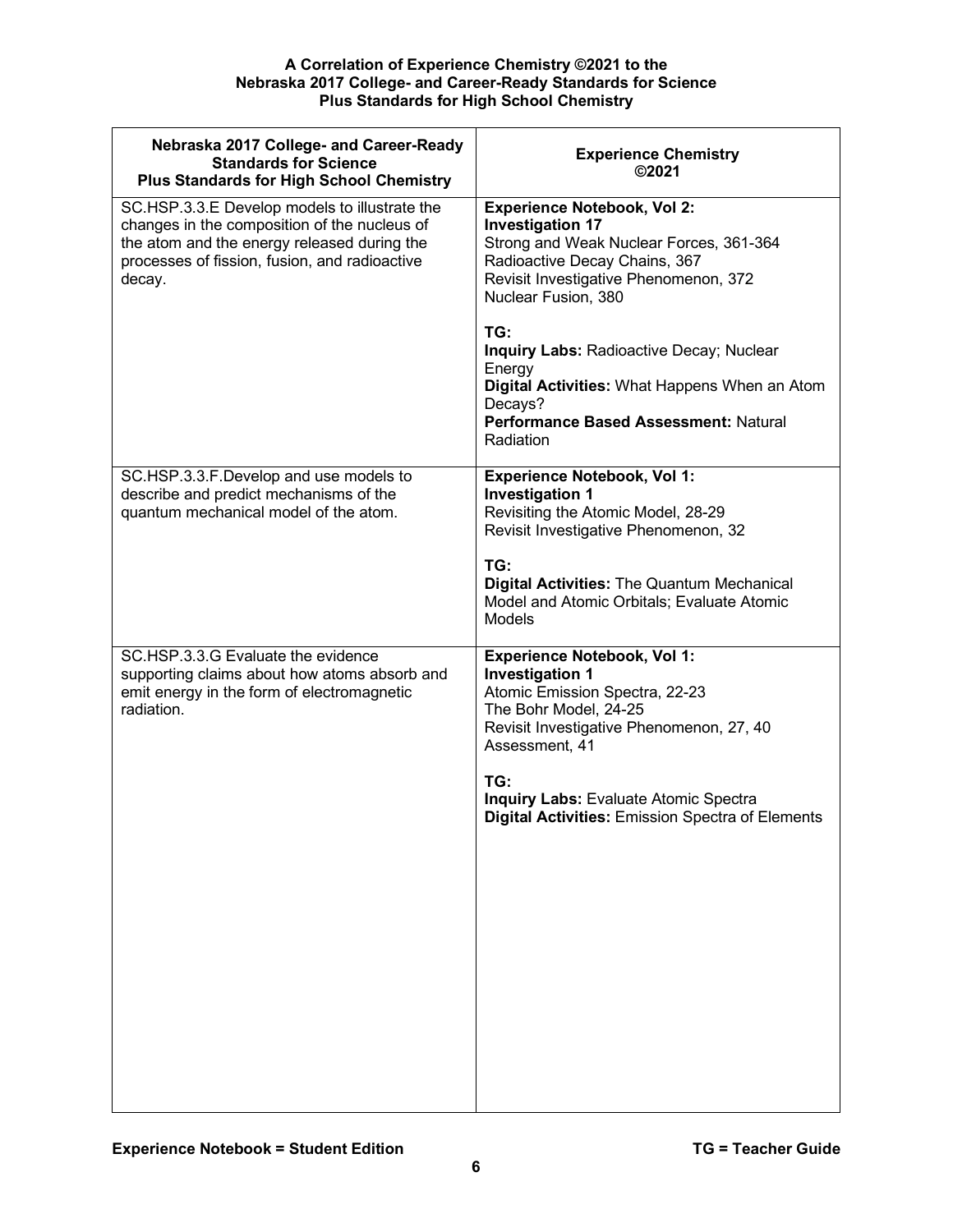| Nebraska 2017 College- and Career-Ready<br><b>Standards for Science</b><br><b>Plus Standards for High School Chemistry</b>                            | <b>Experience Chemistry</b><br>©2021                                                                                                                                                                                                                                                                                                                                                                                                                                                                                                                                      |
|-------------------------------------------------------------------------------------------------------------------------------------------------------|---------------------------------------------------------------------------------------------------------------------------------------------------------------------------------------------------------------------------------------------------------------------------------------------------------------------------------------------------------------------------------------------------------------------------------------------------------------------------------------------------------------------------------------------------------------------------|
| SC.HSP.3.3.H Use mathematical<br>representations to quantify matter through<br>the analysis of patterns in chemical<br>compounds at different scales. | <b>Experience Notebook, Vol 1:</b><br><b>Investigation 5</b><br>Sample Problem: Find the Molar Mass of a<br>Compound, 181<br>Sample Problem: Converting Moles to Mass, 185<br>Sample Problem: Calculating Gas Quantities at<br>STP, 189<br>Sample Problem: Percent Composition From<br>Mass Data, 193<br>Sample Problem: Calculating Percent<br>Composition From a Chemical Formula, 195<br>Sample Problem: Calculating Moles of Solute in<br>Solution, 206                                                                                                               |
|                                                                                                                                                       | <b>Investigation 7</b><br>Sample Problem: Interpreting a Balanced<br>Chemical Equation, 255<br>Sample Problem: Calculating Moles of a Product,<br>261<br>Sample Problem: Calculating the Volume of a<br>Product, 265<br>Sample Problem: Calculating Molecules of a<br>Product, 267<br>Sample Problem: Using the Limiting Reagent to<br>Find the Quantity of a Product, 273                                                                                                                                                                                                |
|                                                                                                                                                       | TG:<br>Inquiry Labs: Mole Ratios; Determine an<br>Empirical Formula; Identify Unknowns Through<br>Stoichiometry; Determination of Reaction Output<br>Digital Activities: Counting Atoms in One Gram;<br>Mole Road Map; Identify an Element From Its<br>Molar Mass; Assess the Percent Composition in<br>DNA; Proportional Relationships in Chemical<br>Reactions<br>Performance Based Assessment: Chemical<br>Quantities; The Stoichiometry of Filling a Balloon<br><b>Engineering Design Challenges: An Empirical</b><br>Formula Challenge; Build a Film Canister Rocket |
|                                                                                                                                                       |                                                                                                                                                                                                                                                                                                                                                                                                                                                                                                                                                                           |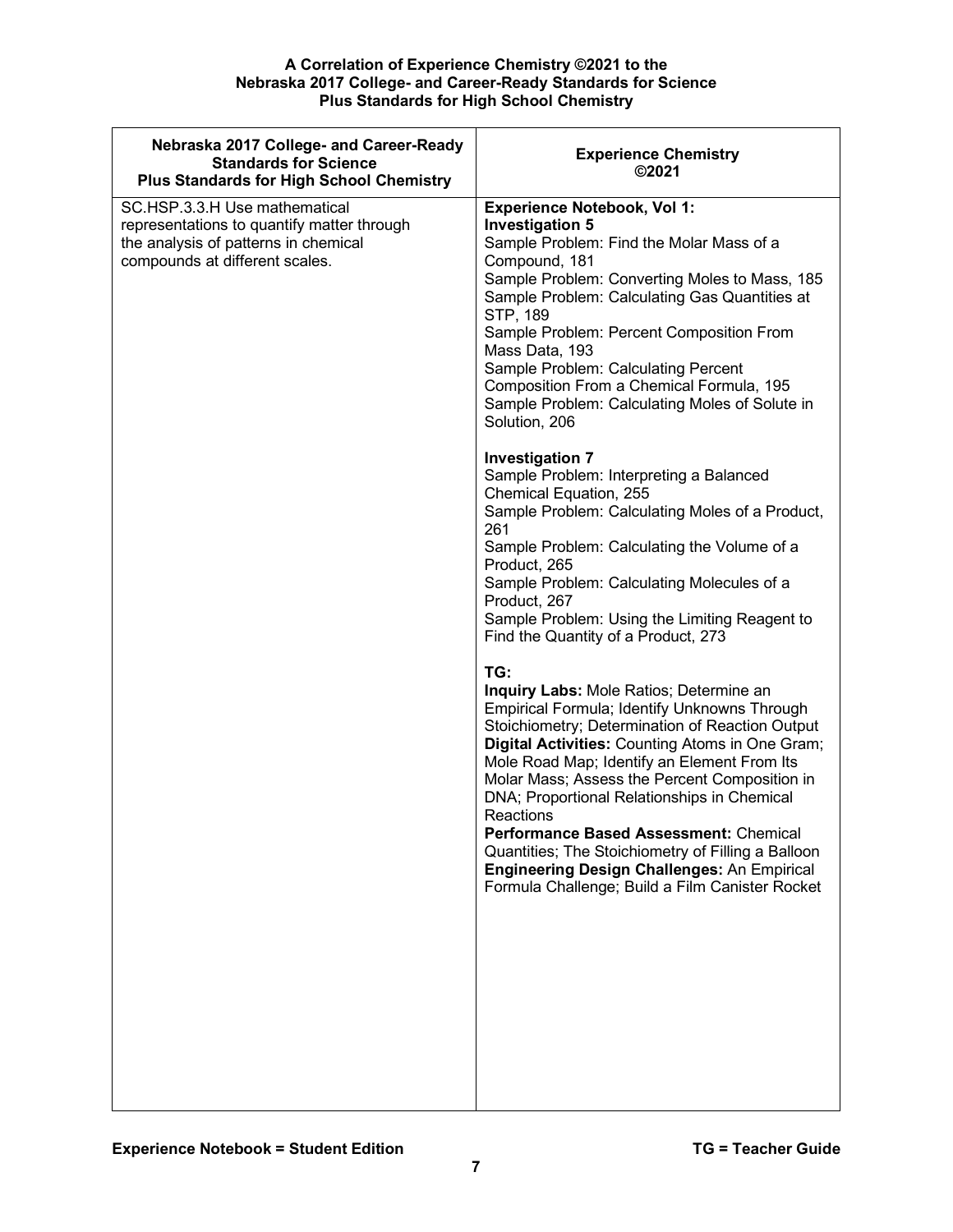<span id="page-7-0"></span>

| Nebraska 2017 College- and Career-Ready<br><b>Standards for Science</b><br><b>Plus Standards for High School Chemistry</b> | <b>Experience Chemistry</b><br>©2021                                            |
|----------------------------------------------------------------------------------------------------------------------------|---------------------------------------------------------------------------------|
| <b>SC.HSP.4 Energy: Chemistry</b>                                                                                          |                                                                                 |
| SC.HSP.4.2 Gather, analyze, and communicate evidence of the interactions of energy.                                        |                                                                                 |
| SC.HSP.4.2.A Use statistical and mathematical                                                                              | <b>Experience Notebook, Vol 1:</b>                                              |
| techniques to describe qualitative and                                                                                     | <b>Investigation 8</b>                                                          |
| quantitative thermodynamic relationships.                                                                                  | Bond Enthalpy, 285-286                                                          |
|                                                                                                                            | Sample Problem: Using Enthalpy of Reaction to<br>Calculate Enthalpy Change, 289 |
|                                                                                                                            | Heat Summation, 292                                                             |
|                                                                                                                            | Sample Problem: Calculating the Standard                                        |
|                                                                                                                            | Enthalpy of Reaction, 295                                                       |
|                                                                                                                            | Sample Problem: Calculating the Enthalpy                                        |
|                                                                                                                            | Change in Solution Formation, 297<br>Revisit Investigative Phenomenon, 298      |
|                                                                                                                            | Sample Problem: Using the Heat of Fusion in                                     |
|                                                                                                                            | Phase-Change Calculations, 301                                                  |
|                                                                                                                            | Sample Problem: Using the Heat of Vaporization                                  |
|                                                                                                                            | in Phase-Change Calculations, 303                                               |
|                                                                                                                            | <b>Experience Notebook, Vol 2:</b>                                              |
|                                                                                                                            | <b>Investigation 12</b>                                                         |
|                                                                                                                            | Sample Problem: Determining Thermodynamic                                       |
|                                                                                                                            | Favorability, 186                                                               |
|                                                                                                                            | Sample Problem: Using the Crossover                                             |
|                                                                                                                            | Temperature, 189-190                                                            |
|                                                                                                                            | TG:                                                                             |
|                                                                                                                            | Inquiry Labs: The Thermodynamics of Hand                                        |
|                                                                                                                            | Warmers; Hess's Law and the Combustion of a                                     |
|                                                                                                                            | Metal; The Heat of Melting Ice<br>Digital Activities: Temperature Changes in    |
|                                                                                                                            | Chemical Reactions; Energy in Reactions; Energy                                 |
|                                                                                                                            | Input for the Rusting of Iron; Interpret                                        |
|                                                                                                                            | Thermodynamic Data                                                              |
|                                                                                                                            | Performance Based Assessment: Enthalpy of a<br><b>Neutralization Reaction</b>   |
|                                                                                                                            |                                                                                 |
|                                                                                                                            |                                                                                 |
|                                                                                                                            |                                                                                 |
|                                                                                                                            |                                                                                 |
|                                                                                                                            |                                                                                 |
|                                                                                                                            |                                                                                 |
|                                                                                                                            |                                                                                 |
|                                                                                                                            |                                                                                 |
|                                                                                                                            |                                                                                 |
|                                                                                                                            |                                                                                 |
|                                                                                                                            |                                                                                 |
|                                                                                                                            |                                                                                 |
|                                                                                                                            |                                                                                 |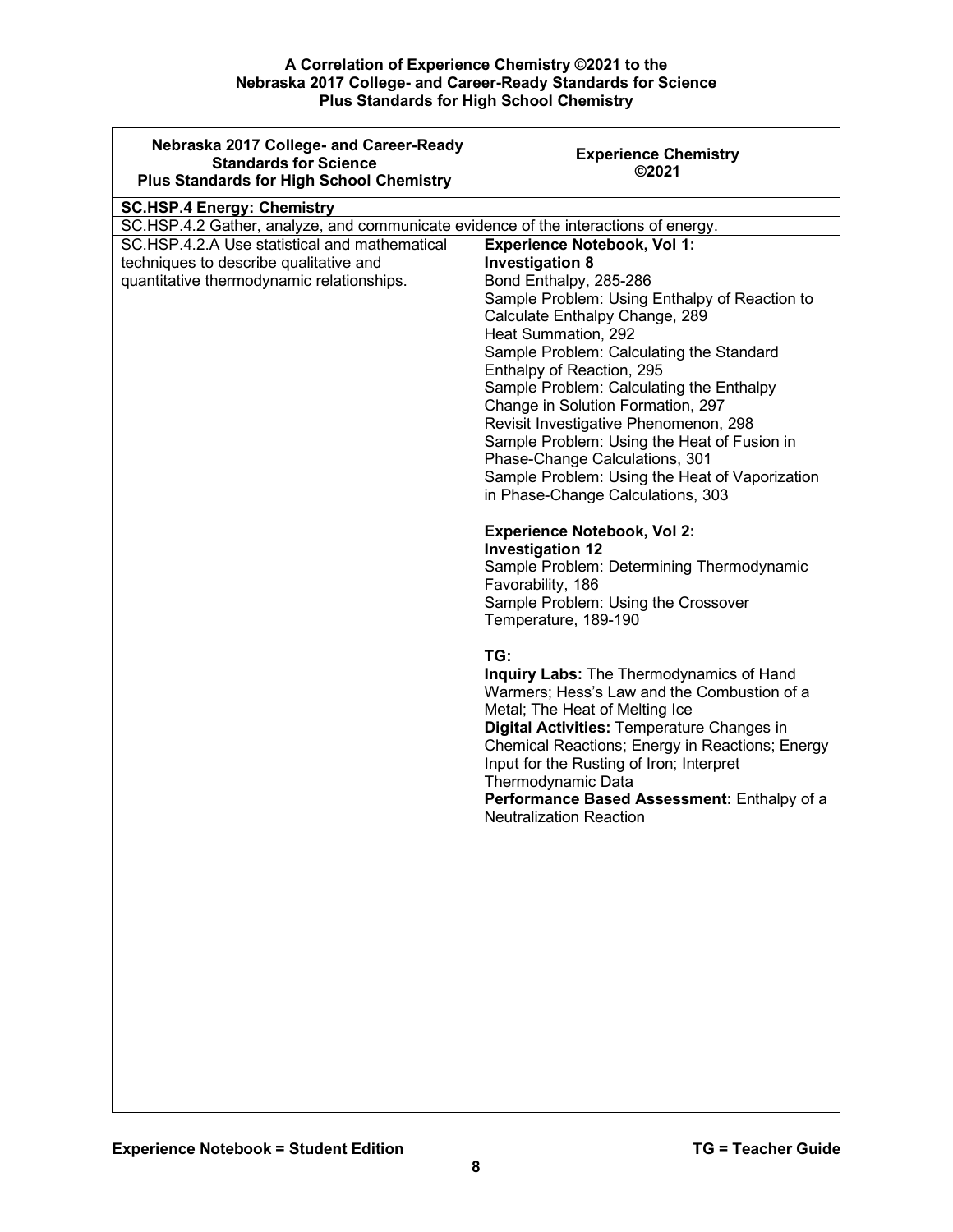| Nebraska 2017 College- and Career-Ready<br><b>Standards for Science</b><br><b>Plus Standards for High School Chemistry</b>               | <b>Experience Chemistry</b><br>©2021                                                                                                                                                                                                                                                                                                                                                                                                                                                                                                                                                                                                                                                  |
|------------------------------------------------------------------------------------------------------------------------------------------|---------------------------------------------------------------------------------------------------------------------------------------------------------------------------------------------------------------------------------------------------------------------------------------------------------------------------------------------------------------------------------------------------------------------------------------------------------------------------------------------------------------------------------------------------------------------------------------------------------------------------------------------------------------------------------------|
| SC.HSP.4.2.B Plan and conduct an<br>investigation to gather evidence of<br>how the Kinetic Molecular Theory and gas laws<br>are related. | <b>Experience Notebook, Vol 1:</b><br><b>Investigation 4</b><br>Kinetic Theory and a Model for Gases, 112<br>Common Gases, 113                                                                                                                                                                                                                                                                                                                                                                                                                                                                                                                                                        |
|                                                                                                                                          | <b>Experience Notebook, Vol 2:</b><br><b>Investigation 9</b><br>Compressibility, 6<br>Gas Pressure and Amount of Gas, 7<br>Boyle's Law, 11<br>Sample Problem: Using Boyle's Law, 12<br>Charles's Law, 13<br>Sample Problem: Using Charles's Law, 14<br>Gay-Lussac's Law, 17-18<br>Combined Gas Law, 19<br>Ideal Gas Law, 23-25<br>Isobaric, Isovolumetric, and Isothermal<br>Processes, 26<br>Real Gases, 27-28<br>TG:<br><b>Inquiry Labs: Relationships Between Gas</b><br>Variables; The Ideal Gas Law<br><b>Digital Activities: Explain Changes in Tire</b><br>Pressure; Gas Volume and Temperature; Relate<br>Gas Pressure and Temperature; Model the<br><b>Combined Gas Laws</b> |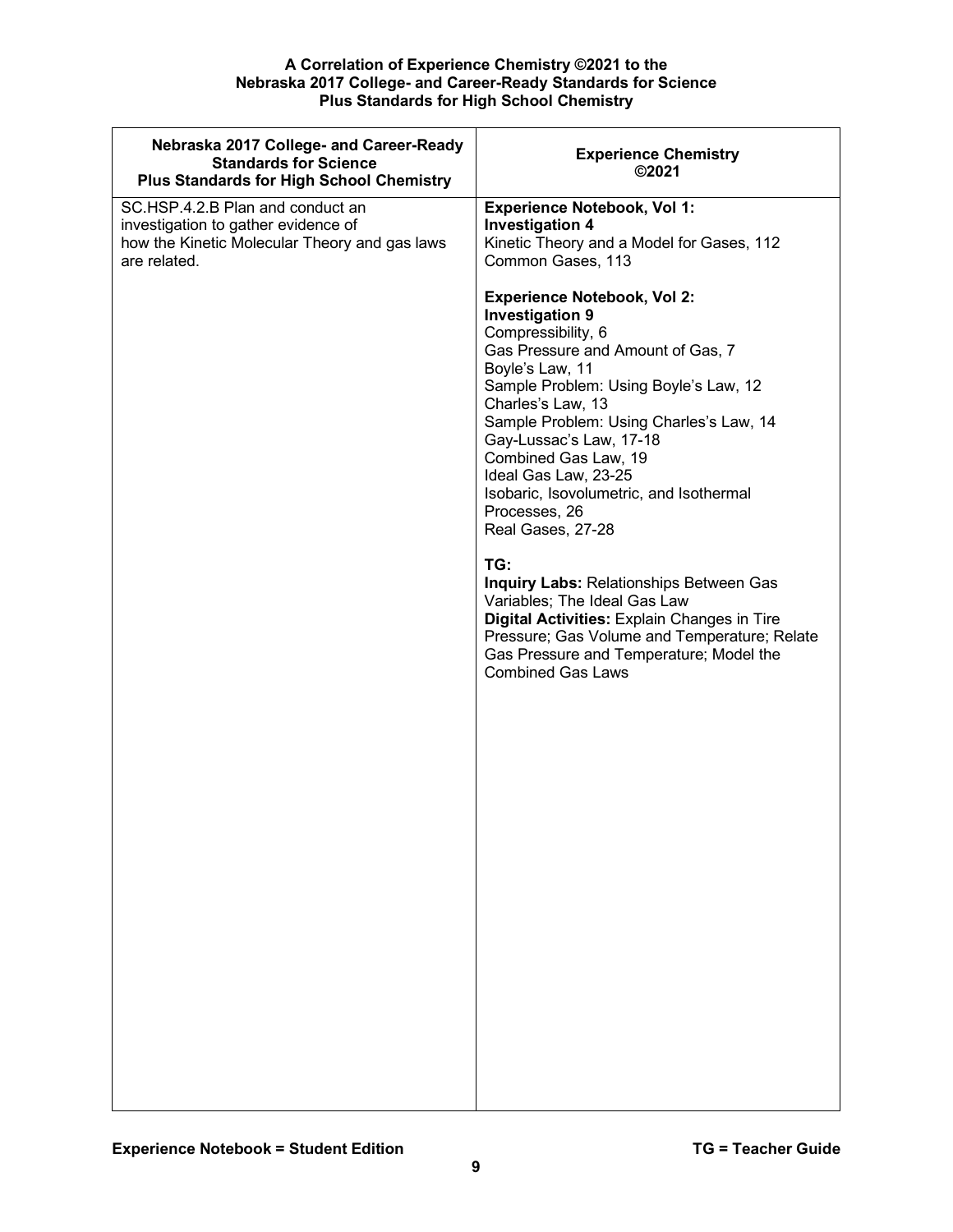| Nebraska 2017 College- and Career-Ready<br><b>Standards for Science</b><br><b>Plus Standards for High School Chemistry</b> | <b>Experience Chemistry</b><br>©2021                                                                                                                                                                                                                                                                                                                                                                                                                                                                                                                                                                                        |
|----------------------------------------------------------------------------------------------------------------------------|-----------------------------------------------------------------------------------------------------------------------------------------------------------------------------------------------------------------------------------------------------------------------------------------------------------------------------------------------------------------------------------------------------------------------------------------------------------------------------------------------------------------------------------------------------------------------------------------------------------------------------|
| SC.HSP.4.2.C Analyze and interpret data to                                                                                 | <b>Experience Notebook, Vol 1:</b>                                                                                                                                                                                                                                                                                                                                                                                                                                                                                                                                                                                          |
| explain changes in energy within a system                                                                                  | <b>Investigation 6</b>                                                                                                                                                                                                                                                                                                                                                                                                                                                                                                                                                                                                      |
|                                                                                                                            |                                                                                                                                                                                                                                                                                                                                                                                                                                                                                                                                                                                                                             |
|                                                                                                                            |                                                                                                                                                                                                                                                                                                                                                                                                                                                                                                                                                                                                                             |
| and/or energy flows in and out of a system.                                                                                | Energy of Reactions, 223-224<br><b>Investigation 8</b><br>Bond Enthalpy, 285-286<br>Activation Energy, 287<br>Representations of Enthalpy, 288<br>Sample Problem: Using Enthalpy of Reaction to<br>Calculate Enthalpy Change, 289<br>Heat Summation, 292<br>Standard Enthalpy of Reaction, 294<br>Revisit Investigative Phenomenon, 298, 306<br>Sample Problem: Using the Heat of Fusion in<br>Phase-Change Calculations, 301<br>Sample Problem: Using the Heat of Vaporization<br>in Phase-Change Calculations, 303<br><b>Experience Notebook, Vol 2:</b><br><b>Investigation 12</b><br>Changes in Free Energy, 185<br>TG: |
|                                                                                                                            | Inquiry Labs: The Thermodynamics of Hand<br>Warmers; Hess's Law and the Combustion of a<br>Metal<br>Digital Activities: Temperature Changes in<br><b>Chemical Reactions; Energy in Reactions</b><br>Performance Based Assessment: Enthalpy of a<br><b>Neutralization Reaction</b>                                                                                                                                                                                                                                                                                                                                           |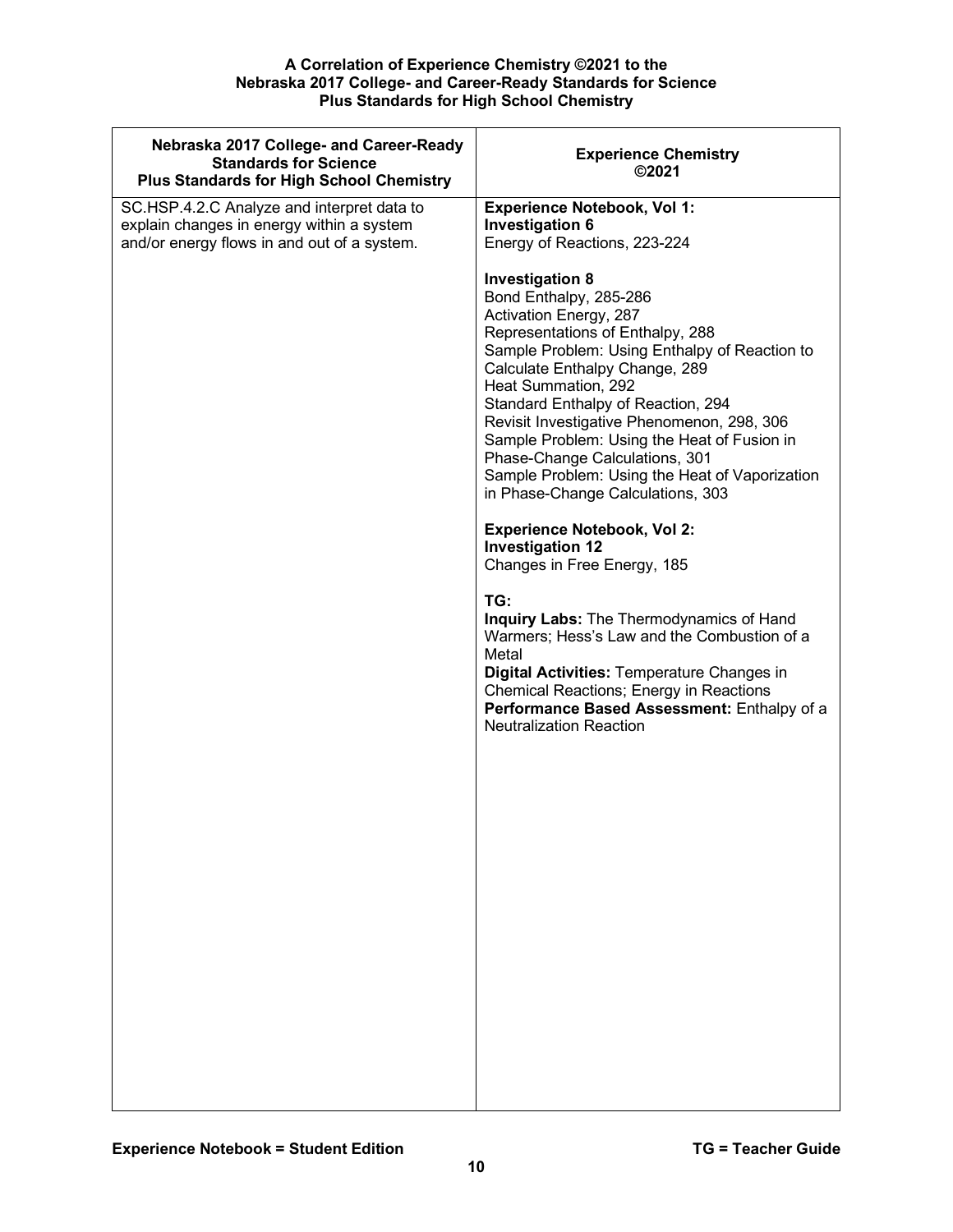| Nebraska 2017 College- and Career-Ready<br><b>Standards for Science</b><br><b>Plus Standards for High School Chemistry</b>                                                       | <b>Experience Chemistry</b><br>©2021                                                                                                                                                                                                                                                                                                                                                                                                                                                                                                                                                                                                                                                                                       |
|----------------------------------------------------------------------------------------------------------------------------------------------------------------------------------|----------------------------------------------------------------------------------------------------------------------------------------------------------------------------------------------------------------------------------------------------------------------------------------------------------------------------------------------------------------------------------------------------------------------------------------------------------------------------------------------------------------------------------------------------------------------------------------------------------------------------------------------------------------------------------------------------------------------------|
| SC.HSP.4.2.D Analyze a major global challenge<br>to specify qualitative and quantitative criteria<br>and constraints for solutions that account for<br>societal needs and wants. | <b>Experience Notebook, Vol 2:</b><br><b>Investigation 11</b><br>The Greenhouse Effect, 100<br>Revisit Investigative Phenomenon, 106, 114, 122,<br>142<br>Melting Ice and Rising Sea Levels, 109<br>Sources of Anthropogenic Carbon, 120-121<br>Disappearing Glaciers, 136-137<br>Solving Global Warming, 143-144<br>Sustainability, 151-152<br>Assessment, 155                                                                                                                                                                                                                                                                                                                                                            |
|                                                                                                                                                                                  | <b>Investigation 14</b><br>Carbon Dioxide and Ocean pH, 230-231<br>Revisit Investigative Phenomenon, 237, 259<br>Methane Hydrates, 244-245<br>Ocean Deoxygenation, 253<br>ENSO Variability and Upwelling, 256-257<br>Marine Shell Dissolution, 262-263<br>Disruption of Marine Ecosystems, 264-265<br>Coral Bleaching, 266                                                                                                                                                                                                                                                                                                                                                                                                 |
|                                                                                                                                                                                  | TG:<br><b>Inquiry Labs: Carbon Dioxide and Its Role in</b><br>Climate; Human Activity and Carbon Emissions;<br>The pH of Seawater; The Fate of Carbon in<br><b>Acidifying Oceans</b><br>Digital Activities: Bad Vibes From Greenhouse<br>Gases; Glaciers on Rainier; Climate Change and<br>Drought; Sea Levels Rising; Model Your Carbon<br>Footprint; Ocean pH; Ocean Acidity; Pacific<br>Ocean pH Changes; Greenhouse Gas Emissions<br>and Climate Change; The Effect of Ocean<br><b>Acidification on Shells</b><br><b>Performance Based Assessment: Climate</b><br>Change and the Carbon Cycle; Calcium<br>Carbonate and Shell Production<br>Engineering Design Challenges: Designing a<br>Model of Ocean Acidification |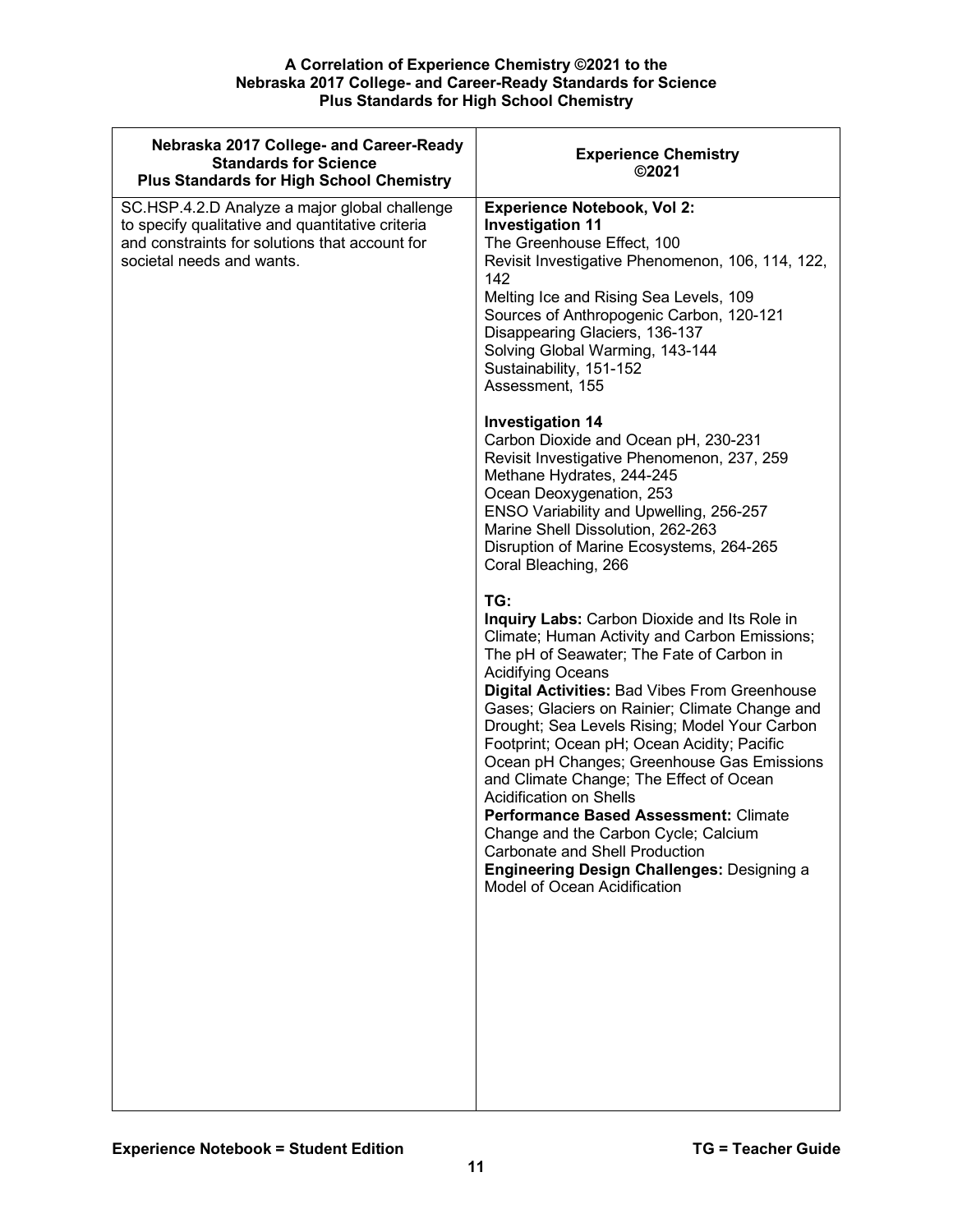<span id="page-11-0"></span>

| Nebraska 2017 College- and Career-Ready<br><b>Standards for Science</b><br><b>Plus Standards for High School Chemistry</b>                               | <b>Experience Chemistry</b><br>©2021                                                                                                                                                                                                                                                                                                                                                                                                                                                                                                                                                                                                                                                                                                                                                                                          |
|----------------------------------------------------------------------------------------------------------------------------------------------------------|-------------------------------------------------------------------------------------------------------------------------------------------------------------------------------------------------------------------------------------------------------------------------------------------------------------------------------------------------------------------------------------------------------------------------------------------------------------------------------------------------------------------------------------------------------------------------------------------------------------------------------------------------------------------------------------------------------------------------------------------------------------------------------------------------------------------------------|
| <b>SC.HSP.5 Chemical Reactions</b>                                                                                                                       |                                                                                                                                                                                                                                                                                                                                                                                                                                                                                                                                                                                                                                                                                                                                                                                                                               |
| SC.HSP.5.3 Gather, analyze, and communicate evidence of chemical reactions.                                                                              |                                                                                                                                                                                                                                                                                                                                                                                                                                                                                                                                                                                                                                                                                                                                                                                                                               |
| SC.HSP.5.3.A Plan and conduct an<br>investigation to generate evidence that answers<br>scientific questions related to changes in<br>solution chemistry. | <b>Experience Notebook, Vol 1:</b><br><b>Investigation 6</b><br>Ions in Aqueous Solution, 241-242<br>Sample Problem: Writing and Balancing Net Ionic<br>Equations, 243, 247<br>Solubility and Strength of Intermolecular Forces<br>and Bonds, 244<br>Formation of a Precipitate, 245<br>Predicting the Formation of a Precipitate, 246<br>Revisit Investigative Phenomenon, 248<br>TG:<br><b>Inquiry Labs: Predict Chemical Reactions</b><br>Digital Activities: Cation Meets Anion; Predict<br>Whether a Precipitate Will Form                                                                                                                                                                                                                                                                                               |
| SC.HSP.5.3.B Use a model to identify electron<br>transfer and balance a redox<br>reaction.                                                               | <b>Experience Notebook, Vol 2:</b><br><b>Investigation 15</b><br>Gaining and Losing Electrons, 276-277<br>Sample Problem: Identifying Oxidized and<br>Reduced Reactants, 278<br>Oxidation Numbers in Reactions, 282<br>Sample Problem: Assigning Oxidation Numbers in<br>Reactions, 283<br>Redox vs. Non-redox Reactions, 284<br>Sample Problem: Identifying Redox Reactions,<br>285<br>Revisit Investigative Phenomenon, 287, 296<br>Balancing by the Oxidation-Number-Change<br>Method, 292<br>Sample Problem: Balancing Redox Equations by<br>Change in Oxidation Number, 293<br>Balancing by the Half-Reaction Method, 294-295<br>TG:<br>Inquiry Labs: Explore Iron Corrosion<br>Digital Activities: Redox and Non-Redox<br>Reactions; Oxidation and Reduction at the Atomic<br>Scale; Track Electrons in Redox Reactions |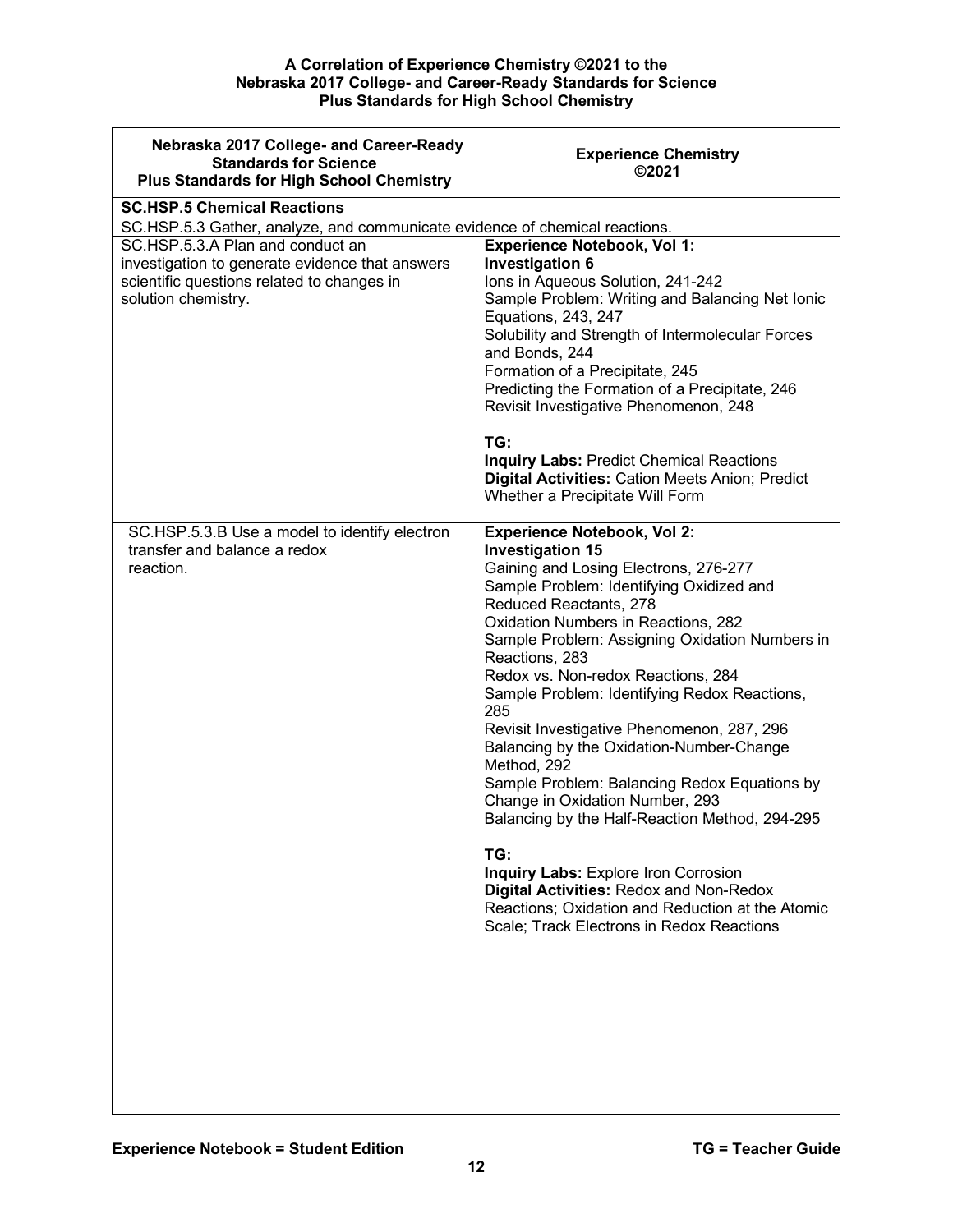| Nebraska 2017 College- and Career-Ready<br><b>Standards for Science</b><br><b>Plus Standards for High School Chemistry</b>                | <b>Experience Chemistry</b><br>©2021                                                                                                                                                                                                                                                                                                                                                                                                                                                                                                                                                                                                                                                                                                                               |
|-------------------------------------------------------------------------------------------------------------------------------------------|--------------------------------------------------------------------------------------------------------------------------------------------------------------------------------------------------------------------------------------------------------------------------------------------------------------------------------------------------------------------------------------------------------------------------------------------------------------------------------------------------------------------------------------------------------------------------------------------------------------------------------------------------------------------------------------------------------------------------------------------------------------------|
| SC.HSP.5.3.C Use mathematical and/or<br>computational representations<br>to predict and explain relationships within<br>chemical systems. | <b>Experience Notebook, Vol 1:</b><br><b>Investigation 6</b><br>Energy of Reactions, 223-224<br>What Causes Reactions?, 225<br>Revisit Investigative Phenomenon, 226<br><b>Combination Reactions, 228</b><br>Decomposition Reactions, 229<br><b>Investigation 7</b><br>Proportionality of Reactants and Products, 257<br>Revisit Investigative Phenomenon, 258, 268, 278<br>Mole-Mole Calculations, 260<br>Sample Problem: Calculating Moles of a Product,<br>261<br>Sample Problem: Calculating the Mass of a<br>Product, 263<br>A Roadmap for Solving Stoichiometric Problems,<br>266<br>Sample Problem: Calculating Molecules of a<br>Product, 267<br>Sample Problem: Determining the Limiting<br>Reagent, 272<br>Sample Problem: Using the Limiting Reagent to |
|                                                                                                                                           | Find the Quantity of a Product, 273<br>Sample Problem: Calculating the Percent Yield,<br>277<br>Assessment, 279<br>TG:<br>Inquiry Labs: Determination of Reaction Output;<br>Formation of Barium Iodate<br>Digital Activities: Analyzing Chemical Reactions;<br>Proportional Relationships in Chemical Reactions;<br>Parts and the Whole; Choosing a Practical Unit;<br><b>Stoichiometry Calculations</b><br><b>Performance Based Assessment: The</b><br>Stoichiometry of Filling a Balloon                                                                                                                                                                                                                                                                        |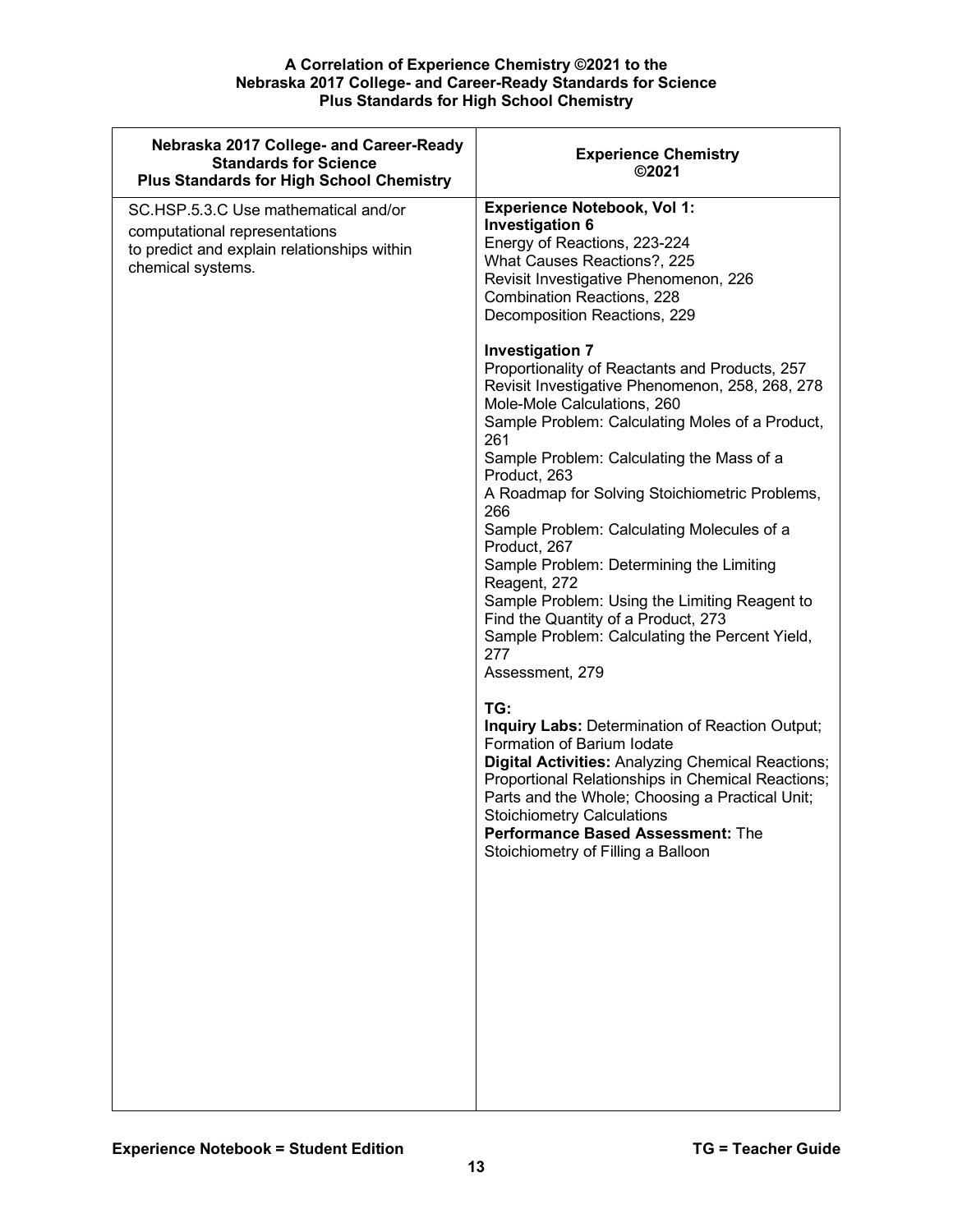| Nebraska 2017 College- and Career-Ready<br><b>Standards for Science</b><br><b>Plus Standards for High School Chemistry</b>                      | <b>Experience Chemistry</b><br>©2021                                                                                                                                                                                                                                                                                                                                                                                                                                                                                                                                                                                                                                                                                                                                            |
|-------------------------------------------------------------------------------------------------------------------------------------------------|---------------------------------------------------------------------------------------------------------------------------------------------------------------------------------------------------------------------------------------------------------------------------------------------------------------------------------------------------------------------------------------------------------------------------------------------------------------------------------------------------------------------------------------------------------------------------------------------------------------------------------------------------------------------------------------------------------------------------------------------------------------------------------|
| SC.HSP.5.3.D Use mathematical<br>representations to analyze the proportion<br>and quantity of particles in solution.                            | <b>Experience Notebook, Vol 1:</b><br><b>Investigation 5</b><br>Molarity, 203-204<br>Sample Problem: Calculating Molarity, 205<br>Sample Problem: Calculating Moles of Solute in<br>Solution, 206<br>Sample Problem: Preparing a Dilute Solution, 209<br>Percent Solution, 210-211<br>Sample Problem: Calculating Percent by Volume,<br>211<br>Revisit Investigative Phenomenon, 212<br>TG:<br><b>Inquiry Labs: Preparation of Solutions</b><br>Digital Activities: Making Dilutions; Solubility and<br>Percent by Mass                                                                                                                                                                                                                                                         |
| SC.HSP.5.3.E Plan and conduct an<br>investigation to predict the outcome of a<br>chemical reaction based on patterns of<br>chemical properties. | <b>Experience Notebook, Vol 1:</b><br><b>Investigation 6</b><br><b>Combination Reactions, 228</b><br>Decomposition Reactions, 229<br>Sample Problem: Writing Chemical Equations for<br>Combination and Decomposition Reactions, 230<br>Single-Replacement Reactions, 231<br><b>Activity Series, 232</b><br>Sample Problem: Writing Chemical Equations for<br>Single-Replacement Reactions, 233<br>Double-Replacement Reactions, 234<br>Sample Problem: Writing Chemical Equations for<br>Double-Replacement Reactions, 235<br>Combustion Reactions, 236<br>Predicting the Products of Reactions, 238-239<br>Revisit Investigative Phenomenon, 240<br>TG:<br><b>Inquiry Labs: Types of Chemical Reactions</b><br>Digital Activities: Reactivity of Metals; Reaction<br>Reasoning |